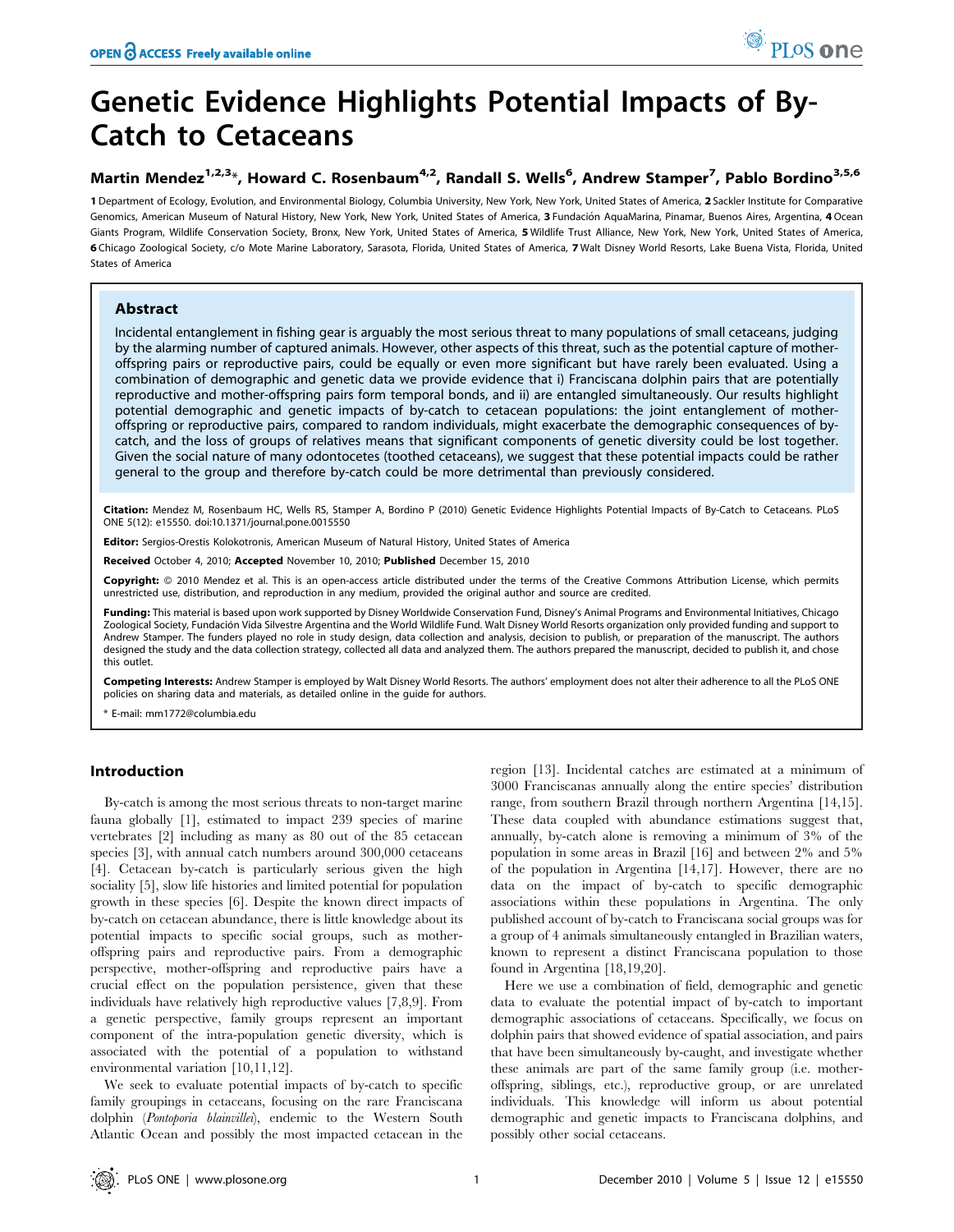# Methods

Tissue samples from 245 individuals were obtained mostly from incidentally entangled Franciscana dolphins in fishing gear in Argentina during 2000 through 2009. At least 14 dolphins were by-caught simultaneously, in pairs in the same net, in Bahia Samborombon South (BSS) and Cabo San Antonio (CSA) (Figure 1a). In addition, four pairs and a group of three individuals were captured for tagging and released during 2006 through 2008 in locations BSS and Bahia San Blas (BASS) – the individuals of each of these five groups were swimming together at the time of capture [21] (Figure 1a). Dolphin tagging and tissue sampling work for this study was undertaken after approval by the "Dirección de Areas Protegidas y Conservación de la Biodiversi-



Figure 1. Study area and sampling effort. a) Study area map showing the frequency distribution of individual (empty bars) and simultaneous (solid red bars) incidental entanglements/capture release events in the Buenos Aires province, with the locations of the simultaneous events highlighted in red color. b) Population structure between BSS, CSA and BASS (Table S3). The graph displays the Log-likelihood of the data and the  $\Delta K$ , plotted against the partition number. doi:10.1371/journal.pone.0015550.g001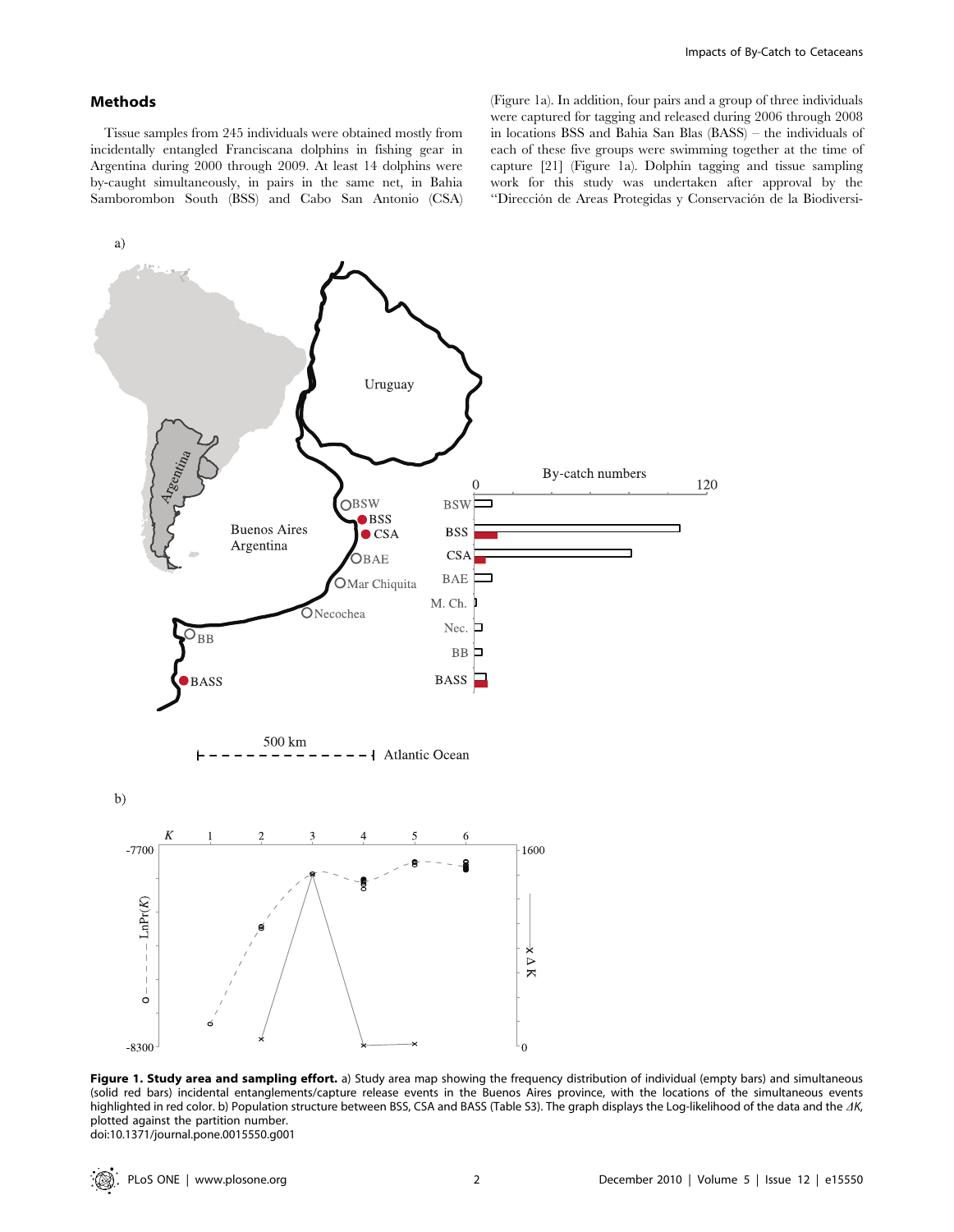dad (Buenos Aires Government)'', and under scientific research permits  $N^{\circ}$  50/04, 01/06, 01/07, and 01/08. We recorded sex, body length and condition for all simultaneously entangled or captured-released individuals (Table 1).

To investigate the genealogical relationships between all simultaneously entangled and captured dolphins, we extracted genomic DNA, confirmed visual sexing with molecular techniques, sequenced a 560 bp mitochondrial DNA (mtDNA) fragment in the control region, and genotyped all samples using 12 microsatellite markers optimized for this species (Table S1). All genetic laboratory procedures are described in detail and published elsewhere [19,20].

For the microsatellite data, GENEPOP v4.0 [22] was used to evaluate linkage disequilibrium (LD) between all pairs of loci for each population (1000 dememorization iterations, 1000 batches, 10000 iterations per batch) and Hardy-Weinberg equilibrium (HWE). Significance levels ( $p = 0.05$ ) for departure from HWE and for LD were corrected for multiple comparisons with the sequential Bonferroni correction [23]. Population structure assessments are needed prior to relatedness estimations, as genetic partitioning can influence such estimations [24]. We used mtDNA and microsatellite data to evaluate population structure between the three sites where the multiple entanglements and capturerelease operations took place (BSS, CSA and BASS). Spatial structure of the mitochondrial dataset was evaluated through an estimation of pairwise  $F_{ST}$  (haplotype frequencies only) and  $\Phi_{ST}$ statistics (using the Kimura 2-parameter correction), computed using Arlequin v3.1[25,26]. The significance of the observed  $\Phi$ - or F-statistics was tested using the null distribution generated from 10,000 non-parametric random permutations of the data. This estimation was done between BSS-CSA and between CSA-BASS, given the coastal habits of these dolphins and that the three sampling sites are separated along the same coastline. In addition, we assessed the degree of partitioning in our total sample without a priori definition of putative populations using a Bayesian clustering algorithm on the microsatellite data with STRUCTURE v2.3.1 [27]. We used the admixture model, which assumes that individuals have mixed ancestry, and did not include sampling origin information in our priors, making our model more stringent. We performed 10 independent long runs  $(10^6 \text{ burn-in}$ steps, 10<sup>7</sup> total steps) for *each* value of  $K(1 \leq K \leq 6)$ , for a total of 60 runs (Table S2), and assessed convergence through the observation of the ALPHA value for each run. The output of the Bayesian runs was interpreted via a heuristic approach and following the  $\Delta K$ approach [28]. Further details of the analysis of population structure are provided in the Supporting Information section.

Pedigree relationships were evaluated with KINGROUP v2.0.8. [29]. Relatedness estimations for each pair of simultaneously entangled or captured-released dolphins were performed within their respective population of origin, identified with the previous analyses of population structure. First, we evaluated the performance of the most commonly used relatedness estimators for our dataset, rQG [30], rLR [31], rW [32], and rML [29] by assessing sample mean and variances of simulated relatedness

Table 1. Demographic and genetic information of the captured and released groups and simultaneously entangled animals.

| Population  | <b>Status</b> | Goup $#$       | Individual code | $LT$ (cm) | Age   | Gender | mtDNA hap      |
|-------------|---------------|----------------|-----------------|-----------|-------|--------|----------------|
| <b>BSS</b>  | by-catch      | $\mathbf{1}$   | Pb SC 05 047    | 129       | adult | F.     | $\mathbf{1}$   |
| <b>BSS</b>  | by-catch      | $\mathbf{1}$   | Pb_SC_05_048    | 89        | calf  | F      | $\mathbf{1}$   |
| <b>BSS</b>  | by-catch      | $\overline{2}$ | Pb SC 05 065    | 134       | adult | F.     | $\overline{4}$ |
| <b>BSS</b>  | by-catch      | $\overline{2}$ | Pb_SC_05_066    | 98.5      | calf  | M      | 4              |
| <b>BSS</b>  | by-catch      | 3              | Pb SC 05 073    | 84        | calf  | F      | $\mathbf{1}$   |
| <b>BSS</b>  | by-catch      | 3              | Pb_SC_05_074    | 127       | adult | F      | $\mathbf{1}$   |
| <b>BSS</b>  | by-catch      | $\overline{4}$ | Pb_SC_05_084    | 125       | adult | M      | $\overline{4}$ |
| <b>BSS</b>  | by-catch      | 4              | Pb SC 05 085    | 74.5      | calf  | M      | $\mathbf{1}$   |
| <b>BSS</b>  | tagged        | 5              | Pb_SCcap_06_1   | 147       | adult | F      | 6              |
| <b>BSS</b>  | tagged        | 5              | Pb_SCcap_06_2   | 115       | adult | M      | $\overline{7}$ |
| <b>BSS</b>  | tagged        | 6              | Pb_SCcap_06_3   | 147       | adult | F.     | $\mathbf{1}$   |
| <b>BSS</b>  | tagged        | 6              | Pb SCcap 06 4   | 130       | adult | M      | 8              |
| <b>CSA</b>  | by-catch      | $\overline{7}$ | Pb_MA_05_010    | 150       | adult | F.     | 3              |
| <b>CSA</b>  | by-catch      | $\overline{7}$ | Pb MA 05 011    | 120       | adult | M      | 4              |
| <b>CSA</b>  | by-catch      | 8              | Pb_MA_04_075    | >100      | adult | F.     | $\mathbf{1}$   |
| CSA         | by-catch      | 8              | Pb_MA_04_076    | >100      | adult | M      | $\overline{2}$ |
| <b>CSA</b>  | by-catch      | 9              | Pb SB 04 054    | 128       | adult | F.     | $\overline{4}$ |
| <b>CSA</b>  | by-catch      | 9              | Pb SB 04 055    | 117.2     | adult | M      | 4              |
| <b>BASS</b> | tagged        | 10             | Pb_SBScap_07_3  | 140       | adult | M      | 5              |
| <b>BASS</b> | tagged        | 10             | Pb_SBScap_07_4  | 142       | adult | F      | 4              |
| <b>BASS</b> | tagged        | 11             | Pb_SBScap_08_1  | 128       | adult | M      | 6              |
| <b>BASS</b> | tagged        | 11             | Pb_SBScap_08_2  | 147       | adult | F      | 4              |
| <b>BASS</b> | tagged        | 11             | Pb_SBScap_08_3  | 105       | calf  | F      | $\overline{4}$ |
| <b>BASS</b> | tagged        | 12             | Pb_SBScap_08_4  | 132       | adult | M      | 5              |
| <b>BASS</b> | tagged        | 12             | Pb_SBScap_08_5  | 147       | adult | F      | $\overline{4}$ |

doi:10.1371/journal.pone.0015550.t001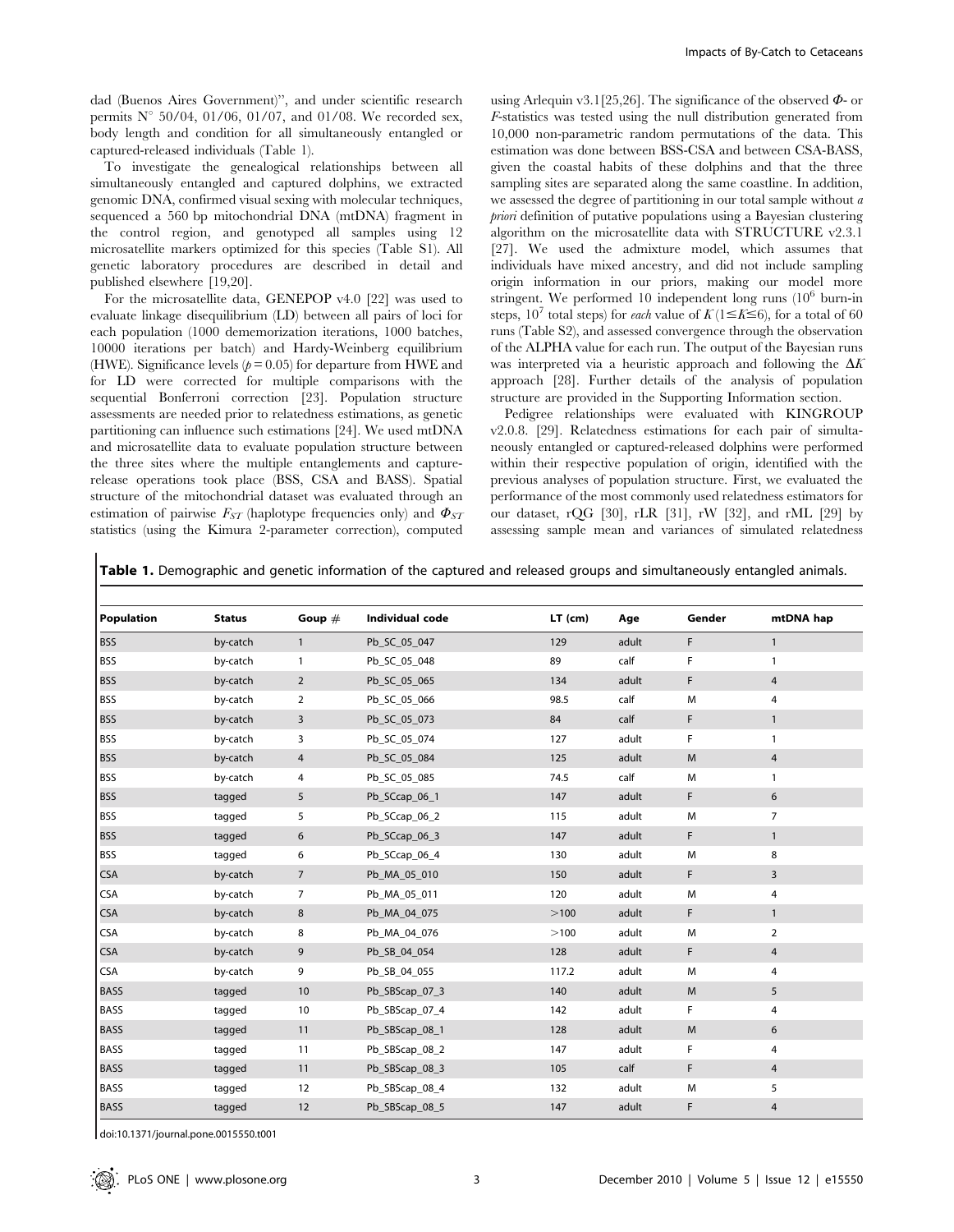measures for known relationships [33]. We then used the best performing estimators to calculate relatedness coefficients for all pairs of individuals simultaneously entangled or captured, to be able to infer genealogical relationships. Finally, we evaluated the appropriateness of a likelihood ratio approach to alternative pedigree hypotheses with a simulation exercise. Briefly, we simulated alternative scenarios of allele frequencies and pairs of individuals of the relationship we sought to test, and assessed the type II error of the likelihood ratio tests. Given the high statistical power needed for these tests, some samples present a high percentage of type II error, whereby individuals of a certain relationship would not be resolved as such due an insufficient number of alleles and/or loci in the sample. We assessed the type II error of the likelihood ratio tests using PO as the primary (alternative) hypothesis and U, HS or FS as null hypotheses. We repeated this simulation and assessment procedure ten times for each population.

#### Results

Four of the seven pairs of simultaneously by-caught dolphins consisted of an adult and a juvenile dolphin. In three out of these four pairs (groups 1, 2, and 3) the adult dolphin was a female and both dolphins had the same mtDNA haplotype. The fourth pair was composed of an adult male and a juvenile male with different mtDNA haplotypes. The other three by-caught pairs were adult female-male pairs (groups 7, 8, and 9); one of them with individuals sharing their mtDNA haplotype. All of the captured and released pairs consisted of an adult female and an adult male with different mtDNA haplotypes, whereas the trio (group 11) consisted of an adult female and male with different haplotypes and a calf that shared her haplotype with the adult female (Table 1).

We found significant mtDNA structure between BSS and CSA  $(F_{ST} = 0.054, p<0.001; \Phi_{ST} = 0.068, p=0.031)$ , and less significant structure between CSA and BASS ( $F_{ST}$  = 0.138,  $p<0.001$ ;  $\Phi_{ST} = 0.026$ ,  $p=0.165$ ). The microsatellite data showed no evidence of HW disequilibrium or LD, the STRUCTURE runs showed convergence and were concordant with a hypothesis of three genetic partitions, evidenced by the plateau in the log likelihood values at  $K = 3$ , also coincident with the maximum  $\Delta K$ for  $K = 3$  (Figure 1 and Table S3). We therefore carried out relatedness calculations for each population independently.

Performance of the relatedness estimators was consistent between categories within populations and relatively consistent between populations: the maximum likelihood estimator  $r_{ML}$ performed best for all categories across all populations,  $r_{LR}$ performed worst for BSS and CSA, r<sub>W</sub> performed worst for BASS, and  $r_{OG}$  showed intermediate performance. In seven out of the  $48$ tests the estimators deviated from expected values:  $r_{LR}$  deviated three times,  $r_W$  deviated twice, and  $r_{OG}$ , and  $r_{ML}$  deviated only once (Table 2). We therefore ranked the relatedness estimators in decreasing order of overall performance as follows:  $r_{ML}$ ,  $r_{OG}$ ,  $r_W$ , and r<sub>LR</sub>, and discarded r<sub>LR</sub> for our subsequent analyses.

The three relatedness estimators utilized to assess our sample show consistent results: pairs 1, 2, 3 and 11 are significantly related  $(p_{r,est}$  < 0.05) and display relatedness values  $r_{est}$  ~0.5, whereas all other pairs are not significantly related  $(p_{r \text{ est}} > 0.05)$  and all display relatedness values  $r_{est} \sim 0$ , with the exception of individuals 1 and 2 in pair 11 ( $r_{est}$ ~0.2) (Table 3). Likelihood ratio tests to further evaluate the hypothesis of a PO relationship for pairs 1, 2, 3 and 11, proved inappropriate for our dataset, given our simulations. Specifically, although the simulated scenarios under assumptions of equidistant, triangular and random allele frequency distributions resulted in acceptable type II error rates between 2.8% and 8.4%, those simulations utilizing our sample allele frequencies

Table 2. Mean relatedness (m) and standard deviation (SD) for the 100 simulated pairs of individuals of each genealogical relationship, based on the BSS, CSA and BASS allele frequencies.

|                       | Relationship      |           |       |                |           |                 |       |       |             |          |       |       |
|-----------------------|-------------------|-----------|-------|----------------|-----------|-----------------|-------|-------|-------------|----------|-------|-------|
|                       | PO<br>$r_T = 0.5$ |           |       | FS $r_T = 0.5$ |           | HS $r_T = 0.25$ |       |       | U $r_T = 0$ |          |       |       |
|                       | m                 | <b>SD</b> | P     | m              | <b>SD</b> | P               | m     | SD    | P           | m        | SD    | P     |
| <b>BSS</b>            |                   |           |       |                |           |                 |       |       |             |          |       |       |
| r <sub>QG</sub>       | 0.477             | 0.094     | 0.020 | 0.506          | 0.159     | 0.700           | 0.245 | 0.168 | 0.777       | 0.009    | 0.175 | 0.594 |
| $r_{LR}$              | 0.463             | 0.157     | 0.022 | 0.521          | 0.209     | 0.316           | 0.294 | 0.209 | 0.037       | 0.011    | 0.120 | 0.349 |
| r <sub>w</sub>        | 0.486             | 0.073     | 0.075 | 0.526          | 0.162     | 0.104           | 0.265 | 0.156 | 0.318       | 0.013    | 0.177 | 0.460 |
| <b>r<sub>ML</sub></b> | 0.483             | 0.064     | 0.010 | 0.531          | 0.150     | 0.037           | 0.274 | 0.147 | 0.100       | 0.024    | 0.130 | 0.063 |
| <b>CSA</b>            |                   |           |       |                |           |                 |       |       |             |          |       |       |
| r <sub>QG</sub>       | 0.488             | 0.094     | 0.816 | 0.482          | 0.137     | 0.203           | 0.249 | 0.154 | 0.957       | $-0.001$ | 0.149 | 0.975 |
| $r_{LR}$              | 0.490             | 0.141     | 0.503 | 0.483          | 0.151     | 0.268           | 0.253 | 0.187 | 0.853       | $-0.002$ | 0.106 | 0.810 |
| r <sub>w</sub>        | 0.497             | 0.073     | 0.758 | 0.489          | 0.129     | 0.399           | 0.237 | 0.163 | 0.448       | $-0.011$ | 0.153 | 0.438 |
| <b>TML</b>            | 0.502             | 0.063     | 0.647 | 0.499          | 0.125     | 0.975           | 0.243 | 0.148 | 0.674       | 0.011    | 0.092 | 0.209 |
| <b>BASS</b>           |                   |           |       |                |           |                 |       |       |             |          |       |       |
| r <sub>QG</sub>       | 0.501             | 0.100     | 0.857 | 0.480          | 0.159     | 0.221           | 0.243 | 0.151 | 0.658       | 0.013    | 0.173 | 0.446 |
| $r_{LR}$              | 0.460             | 0.136     | 0.005 | 0.473          | 0.173     | 0.134           | 0.237 | 0.143 | 0.383       | 0.003    | 0.139 | 0.778 |
| r <sub>w</sub>        | 0.518             | 0.257     | 0.475 | 0.555          | 0.288     | 0.055           | 0.479 | 0.199 | 0.001       | 0.425    | 0.184 | 0.001 |
| $r_{ML}$              | 0.499             | 0.077     | 0.917 | 0.504          | 0.138     | 0.771           | 0.251 | 0.142 | 0.930       | 0.020    | 0.136 | 0.141 |

P values <0.05 show significant departures from the expected (theoretical) relatedness values ( $r_T = 0.5$ ;  $r_T = 0.25$ ;  $r_T = 0$ ). doi:10.1371/journal.pone.0015550.t002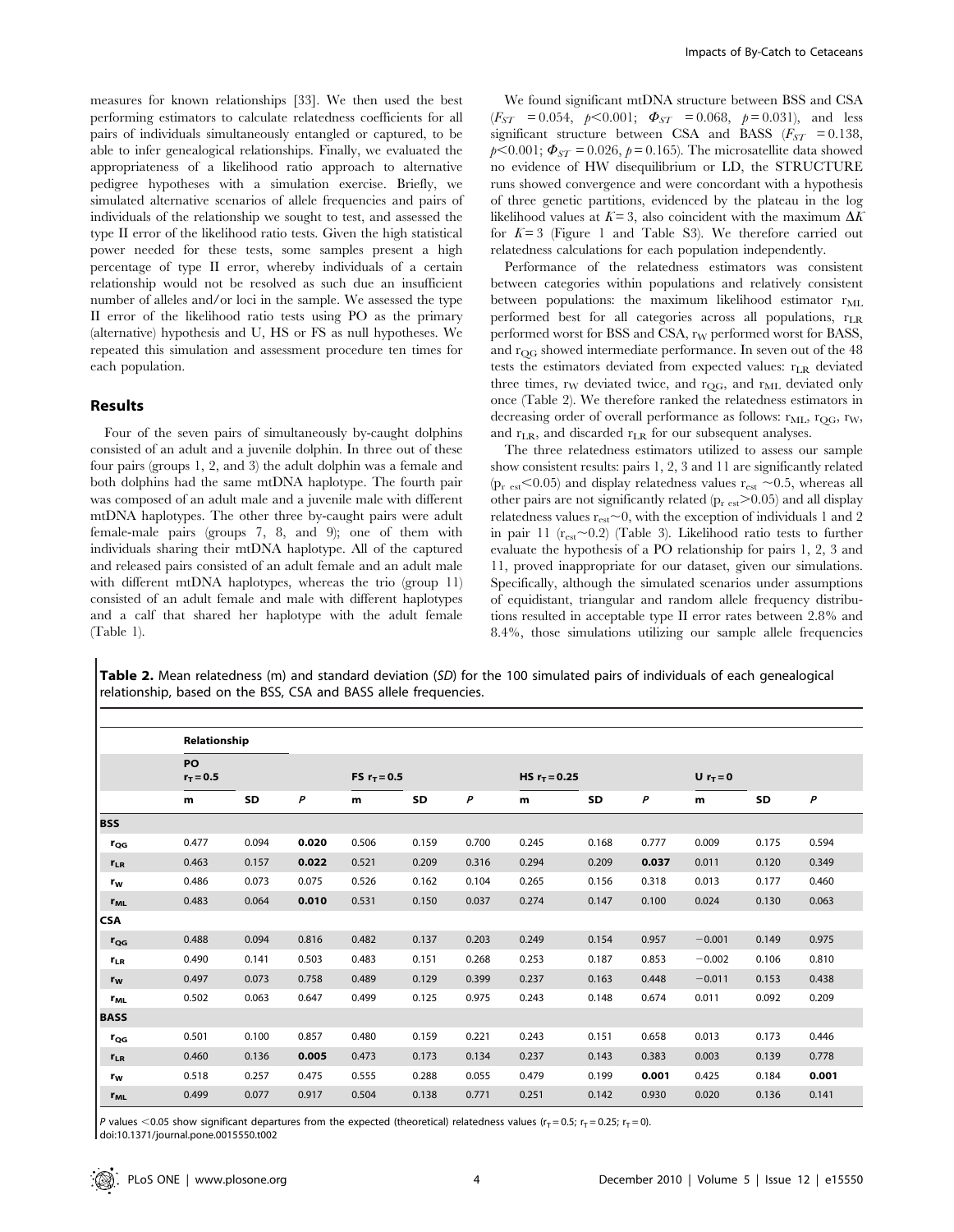Table 3. Estimated relatedness for all groups of individuals.

| Population  | <b>Status</b> | Group $#$      | <b>Relationship code</b> | rML      | p (rML) | rQG      | p (rQG) | rW       | p (rW) |
|-------------|---------------|----------------|--------------------------|----------|---------|----------|---------|----------|--------|
| <b>BSS</b>  | by-caught     |                | SC 05 47/48              | 0.489    | 0.005   | 0.511    | 0.009   | 0.491    | 0.004  |
| <b>BSS</b>  | by-caught     | $\overline{2}$ | SC 05 65/66              | 0.421    | 0.016   | 0.449    | 0.024   | 0.42     | 0.012  |
| <b>BSS</b>  | by-caught     | 3              | SC 05 73/74              | 0.39     | 0.023   | 0.49     | 0.012   | 0.395    | 0.017  |
| <b>BSS</b>  | by-caught     | 4              | SC 05 84/85              | $-0.111$ | 0.945   | $-0.225$ | 0.986   | $-0.439$ | 0.998  |
| <b>BSS</b>  | tagged        | 5              | SCcap_06_1/2             | $-0.146$ | 0.976   | 0.085    | 0.585   | $-0.22$  | 0.885  |
| <b>BSS</b>  | tagged        | 6              | SCcap_06_3/4             | 0.118    | 0.353   | 0.198    | 0.322   | 0.15     | 0.205  |
| <b>CSA</b>  | by-caught     | $\overline{7}$ | MA 05 10/11              | 0.026    | 0.415   | $-0.11$  | 0.747   | 0.058    | 0.301  |
| <b>CSA</b>  | by-caught     | 8              | MA 04 75/76              | 0.102    | 0.202   | 0.024    | 0.36    | $-0.093$ | 0.763  |
| <b>CSA</b>  | by-caught     | 9              | SB 04 54/55              | $-0.062$ | 0.819   | $-0.309$ | 0.993   | $-0.148$ | 0.891  |
| <b>BASS</b> | tagged        | 10             | SBScap_07_3/4            | $-0.024$ | 0.663   | 0.086    | 0.286   | $-0.099$ | 0.731  |
| <b>BASS</b> | tagged        | 11             | SBScap 08 1/2            | 0.212    | 0.074   | 0.184    | 0.108   | 0.079    | 0.266  |
| <b>BASS</b> | tagged        | 11             | SBScap 08 2/3            | 0.456    | 0.001   | 0.356    | 0.008   | 0.251    | 0.035  |
| <b>BASS</b> | tagged        | 11             | SBScap_08_1/3            | 0.038    | 0.47    | 0.099    | 0.257   | $-0.069$ | 0.654  |
| <b>BASS</b> | tagged        | 12             | SBScap 08 4/5            | $-0.077$ | 0.943   | 0.068    | 0.332   | $-0.02$  | 0.522  |

P values  $<$  0.05 show significant relationships (in bold).

doi:10.1371/journal.pone.0015550.t003

resulted in type II error rates between 25% and 29%, which translate into rejecting a PO relationship when this relationship is actually true in  $25-29\%$  of the cases, assuming a *p-value* of 0.05 (Table S4).

# Discussion

Our combined evidence suggests that small family groups of Franciscana dolphins involving mature females swim together and are by-caught simultaneously along the Argentinean coast. Specifically, our genetic data suggest that mother-offspring associations (pair 11) and unrelated adult pairs that are potentially reproductive (pairs 5, 6, 10, 12 and adults in pair 11) were captured-released together, suggesting that they form temporary (or long term) bonds, and are therefore at risk of simultaneous entanglement. Mother-offspring pairing is well known for cetaceans, and female-male pairing among adult dolphins is typically attributed to reproduction, in agreement with our suggestions that these adult pairs could be reproductive associations [34]. We also show that mother-offspring pairs (groups 1, 2 and 3), and pairs that are potentially reproductive (pairs 7, 8, and 9) are by-caught by local fisheries, providing evidence to sustain our presumption of by-catch risk. Although we cannot be certain that all adult pairs (captured and released or by-caught) are mating, the fact that animals in these pairs have different mitochondrial haplotypes and are not significantly related according to the microsatellite data rules out the possibility of adult males swimming with their mothers. Although adult malemother pairing is uncommon for cetaceans, it has been observed in killer whales (Orcinus orca) and pilot whales (Globicephala melas) [35,36]. Our data also rule out any other family associations for these adult pairs, such as sibling or first cousin relationships, swimming or being entangled together. In the absence of any evidence suggesting that the adult pairs in our sample are part of the same family group, our presumption of reproductive pairs seems the most plausible cause for such pairing. Other examples of cetacean family groups traveling together [35], including Franciscana dolphins [18], support our general findings and highlight the significance of this threat to other cetaceans.

We have not observed a gender bias in the chance of by-catch for adult individuals or pairs of individuals in any of our study areas or the region as a whole  $(p_X^2>0.05; p_{Fisher}^2>0.05$  for both BSS and CSA and the entire region). What our data suggest is that the consequences of multiple entanglements could be quite serious when pairs that are potentially reproductive and mother-offspring pairs are lost together, since they contribute more significantly to the population growth rate and persistence than random individuals [37].

From the 'first principles' of demography, it is well established that the juvenile and adult survival elasticities (the proportional change in population growth rate as a function of a proportional change in a demographic transition) are typically high for longlived species such as marine mammals [38,39]. Supporting this theoretical prediction, increased mortality of mothers has been attributed to the marked declines in population growth rate and life expectancy for North Atlantic right whales (Eubalaena glacialis) [9]. In addition, the importance of juvenile survival was empirically demonstrated for a small cetacean, the harbor porpoise (Phocoena phocoena), through Bayesian modeling approaches [40]. Lastly, the establishment of reproductive pairs is essential for the realization of the female's reproductive potential [41,42]. Therefore, within the franciscana dolphin by-catch we see demographic elements (i.e. mothers, juveniles and reproductive pairs) that contribute most to reproductive output, fecundity, life expectancy and population growth rate, and that therefore provide the potential for population recovery.

From a genetic perspective, harvest will inevitably change the make up of impacted populations (i.e. their genetic diversity and effective population size) and their relationship with other populations (i.e. population subdivision parameters) [11]. When the harvest, or by-catch in our case, impacts family groups (i.e. mother-offspring pairs), the loss of genetic diversity and alteration of inter-population structure might be exacerbated by genetic drift [43]. As both genetic diversity and population structure play roles in the potential for local adaptation [44,45], the loss of family groups is also concerning for population persistence from a genetic standpoint.

We realize that our finding of mother-offspring pairs and adult pairs forming temporal bonds and being by-caught simultaneously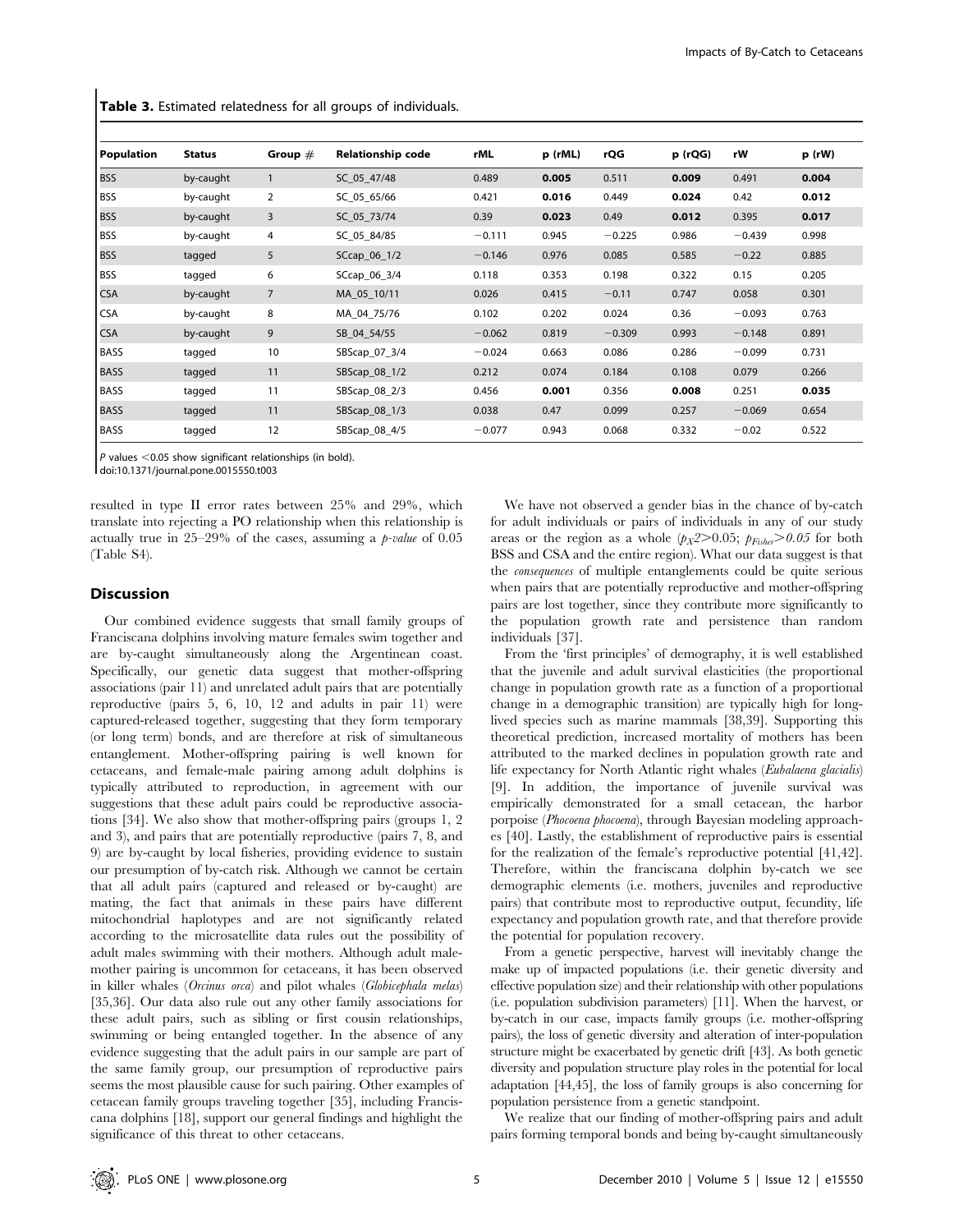does not directly translate into an evaluation of the impact of loosing these social groupings on the population persistence. Rather, our data highlight relevant genetic and demographic aspects associated with by-catch, which may have been previously overlooked, and that could potentially add to the known depletion impact of by-catch. Whether the loss of mother-offspring and reproductive pairs actually does result in an ''extra'' impact to the depletion effect of by-catch could be evaluated through demographic and genetic modeling, which is a next step on our research efforts.

There appears to be some geographic segregation to the types of associations found in our study, although this is not conclusive due to the small sample size. Most mother-offspring pairs were documented in BSS and no records were obtained in CSA. Coupled with recent evidence of strong population structure between BSS and other sites in Argentina [20], a relatively high proportion of adult-calf sightings in BSS, and high fish biomass in the area [46], these data support previous suggestions that BSS could be a nursing or calving ground for the species [20]. Because by-catch events have been shown to be spatially and temporally clustered [47], a potential situation of high by-catch rates in a breeding area would be particularly serious.

Our data provides evidence that mother-offspring and reproductive pairs of Franciscanas are impacted by by-catch, and highlight potential synergies from genetic and demographic impacts on this and possibly other social cetaceans. On the one hand, by-catch removes large numbers of individuals from their populations, which is in itself a serious demographic and genetic impact [4,11,37]. On the other hand, mother-offspring associations and reproductive pairs are also inordinately impacted, which could exacerbate the demographic and genetic consequences of decline and possibly limiting potential for population recovery [7,9].

Although the potential impacts of by-catch are surely manifold and difficult to quantify, we believe that our approach combining field, demographic and genetic evidence can provide a more comprehensive picture of this threat than estimating the number of by-caught animals alone. Moreover, including population structure evaluations as part of a threat assessment strategy seems particularly relevant for highly mobile species, given the potential for population connectivity across large marine areas. One of the caveats when using genetic data to make kinship inferences is that

#### References

- 1. Halpern BS, Walbridge S, Selkoe KA, Kappel CV, Micheli F, et al. (2008) A global map of human impact on marine ecosystems. Science 319: 948–952.
- 2. Finkelstein M, Bakker V, Doak DF, Sullivan B, Lewison R, et al. (2008) Evaluating the Potential Effectiveness of Compensatory Mitigation Strategies for Marine Bycatch. PLoS ONE 3.
- 3. IUCN (2009) IUCN Red List of Threatened Species. Version 2009.2. 2009 ed: International Union for the Conservation of Nature.
- 4. Read AJ, Drinker P, Northridge S (2006) Bycatch of Marine Mammals in U.S. and Global Fisheries. Conservation Biology 20: 163–169.
- 5. Hoelzel A (1994) Genetics and ecology of whales and dolphins. Annual Review of Ecology and Systematics 25: 377–399.
- 6. Read AJ (2008) The looming crisis: Interactions between marine mammals and fisheries. Journal of Mammalogy 89: 541–548.
- 7. Slooten E, Lad F (1991) Population biology and conservation of the hector dolphin. Canadian Journal of Zoology-Revue Canadienne De Zoologie 69: 1701–1707.
- 8. Demaster DP, Drevenak JK (1988) Survivorship patterns in 3 species of captive cetaceans. Marine Mammal Science 4: 297–311.
- 9. Fujiwara M, Caswell H (2001) Demography of the endangered North Atlantic right whale. Nature 414: 537–541.
- 10. Hartl DL, Clark AG (1997) Principles of Population Genetics. SunderlandMassachusetts: Sinauer Associates. 542 p.
- 11. Allendorf FW, England PR, Luikart G, Ritchie PA, Ryman N (2008) Genetic effects of harvest on wild animal populations. Trends In Ecology & Evolution 23: 327–337.

the data need to show enough variability to allow statistical testing under some frameworks. In our example, the magnitude of the type II error rates we observe in the likelihood ratio tests with our empirical data is likely a consequence of a relatively low number of loci and/or alleles, or a relatively small sample size of our empirical data. To test this, we have used KINGROUP to run simulations with higher numbers of alleles, loci and bigger population sizes, and in fact observed a marked reduction in the type II error rates (data not shown).

While we base our assumptions of demographic and genetic consequences of mother-offspring and reproductive pair by-catch on what are general principles in demography, modeling exercises using empirical data would certainly contribute to this issue, and are among the next steps in our research efforts.

#### Supporting Information

Table S1 Microsatellite amplification conditions. (DOC)

Table S2 Runs for the Bayesian analysis of population structure. Burnin steps maximize the chances of reaching a high probability region in the probability space before the actual estimation. (DOC)

Table S3 Runs for the Bayesian analysis of population structure. Burnin steps maximize the chances of reaching a high probability region in the probability space before the actual estimation. (DOC)

Table S4 Runs for the Bayesian analysis of population structure. Burnin steps maximize the chances of reaching a high probability region in the probability space before the actual estimation. (DOC)

Text S1 Supporting Text. (DOC)

# Author Contributions

Analyzed the data: MM. Contributed reagents/materials/analysis tools: MM HCR. Wrote the paper: MM HCR RSW AS PB.

- 12. Frankham R (1995) Conservation Genetics. Annual Reviews Genetics 29: 305–327.
- 13. Bordino P, Kraus S, Albareda D, Fazio A, Palmerio A, et al. (2002) Reducing incidental mortality of Franciscana dolphin Pontoporia blainvillei with acoustic warning devices attached to fishing nets. Marine Mammal Science 18: 833– 842.
- 14. Bordino P, Albareda D, Fidalgo G (2004) Abundance estimation of Franciscana dolphin (Pontoporia blainvillei) from boat surveys in Buenos Aires, Argentina. Technical paper SC56/SM13. 56th IWC Meeting. Sorrento, Italy.
- 15. Rosas FCW, Montiero-Filho ELA, Oliveira MR (2002) Incidental catches of franciscana (Pontoporia blainvillei) on the southern coast of Sao Paulo Stateand the coast of Parana State, Brazil. Latin American Journal of Aquatic Mammals 1: 161–168.
- 16. Secchi ER, Ott PH, Crespo EA, Kinas PG, Pedraza SN, et al. (2001) A first estimate of franciscana (Pontoporia blainvillei) abundance off southern Brazil. Journal of Cetacean Research and Management 3: 95–100.
- 17. Crespo EA, Pedraza SN, Grandi MF, Dans SL, Garaffo GV (2010) Abundance and distribution of endangered Franciscana dolphins in Argentine waters and conservation implications. Marine Mammal Science 26: 17–35.
- 18. Valsecchi E, Zanelatto RC (2003) Molecular analysis of the social and population structure of the franciscana (Pontoporia blainvillei): Conservation implications. Journal of Cetacean Research and Management 5: 69–75.
- 19. Mendez M, Rosenbaum HC, Bordino P (2008) Conservation genetics of the franciscana dolphin in Northern Argentina: population structure, by-catch impacts, and management implications. Conservation Genetics 9: 419–435.